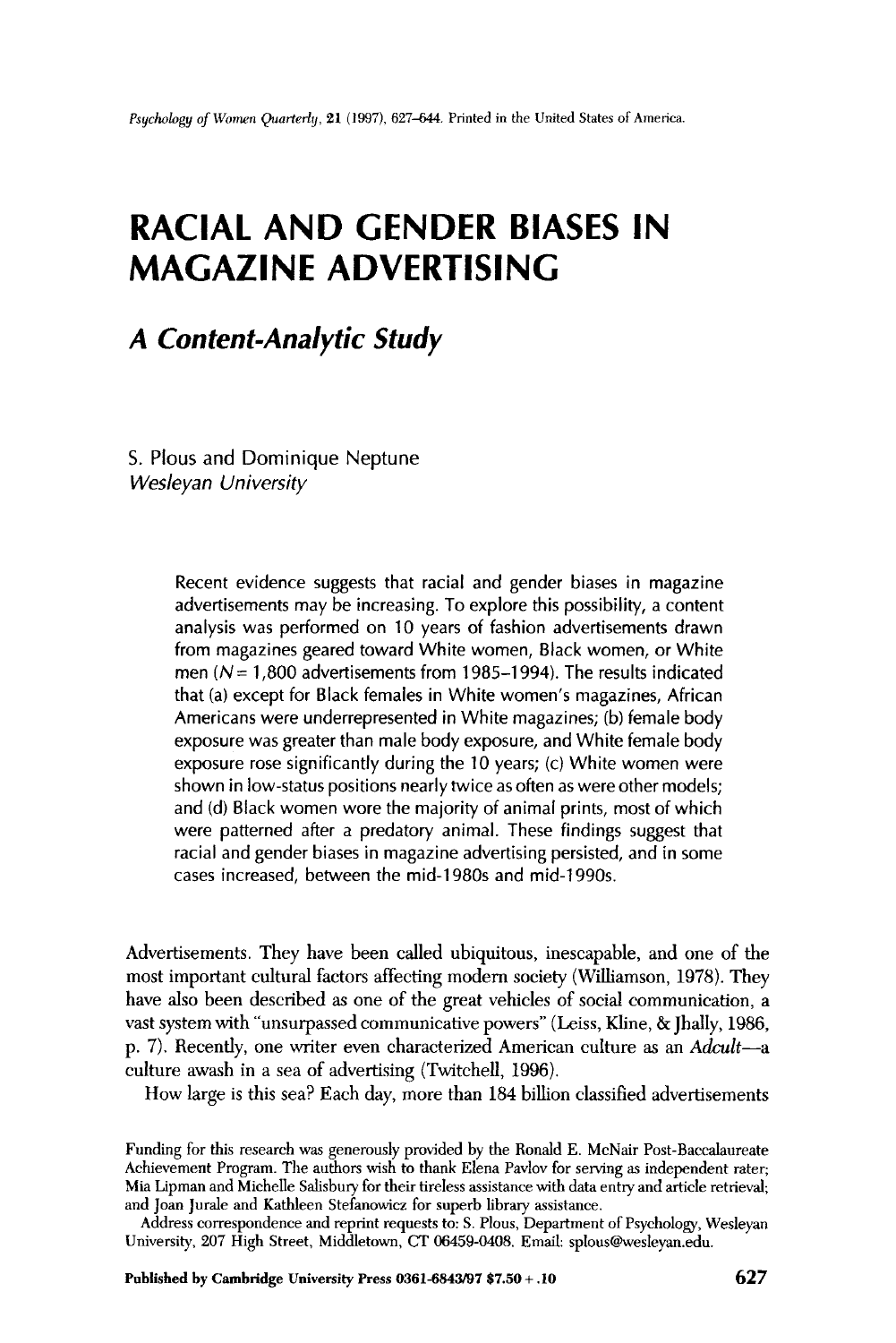and 12 billion display advertisements pour forth from daily newspapers in the United States, another 6 billion advertisements appear in magazines and other periodicals, 2.6 billion commercials are broadcast via radio, and 330 million commercials are shown on television (Bogart, 1990). All told, advertising occupies almost 60% of newspaper space, 52% of magazine pages, 18% of radio time, and 17% of television prime time (Collins & Skover, 1993). On an individual level, this means that American teenagers will have watched an average of more than 350,000 television commercials by the time they are 18 years old (Kern-Foxworth, 1994), which is roughly equivalent to watching advertisements nonstop from 9:00 AM to 5:00 PM every day for a year.

Although the cumulative effects of this exposure are difficult to determine, several studies on gender stereotyping suggest that advertisements profoundly influence how people perceive and relate to one another. For example, one study found that, compared with members of a control group, male interviewers who had watched sexist television commercials later judged a female job applicant as less competent, remembered less biographical information about her, and remembered more about her physical appearance (Rudman & Borgida, 1995). Another study found that children who were raised in a community without television had less gender-typed perceptions than did children who were raised in comparable communities with television, and that gender-typed attitudes increased significantly once television was introduced (Kimball, 1986). In still another study, heterosexual men who were exposed to attractive women in magazine erotica later rated their romantic partners as less attractive (Kenrick, Gutierres, & Goldberg, 1989). And in another investigation, women who were exposed to gender-role-reversed advertisements later became more self-confident and independent in their judgments (Jennings, Geis, & Brown, 1980).

#### Gender Biases in Advertisements

The first content analysis of gender biases in magazine advertisements was published by Courtney and Lockeretz (1971). Those authors found that magazine advertisements reflected four general stereotypes (a) "A woman's place is in the home," (b) "Women do not make important decisions or do important things," (c) "Women are dependent and need men's protection," and (d) "Men regard women primarily as sex objects; they are not interested in women as people." Since the time of this study, a number of other content analyses have replicated these results (Belkaoui & Belkaoui, 1976; Busby & Leichty, 1993; Culley & Bennett, 1976; England, Kuhn, & Gardner, 1983; Lysonski, 1983; Sexton & Haberman, 1974; Venkatesan & Losco, 1975; Wagner & Banos, 1973). During the past 40 years, only one of the stereotypes found by Courtney and Lockeretz (1970) has shown evidence of amelioration: the image of women as homebound. As women have entered the workforce in growing numbers, advertisements have increasingly shown them in work settings outside the home (Busby & Leichty, 1993; Sullivan & O'Connor, 1988).

At the same time, increases in work-role equality seem to have been offset by a concomitant trend toward displaying women as decorative and sexualized. For example, Lazier-Smith (1989) found that the percentage of advertisements portray-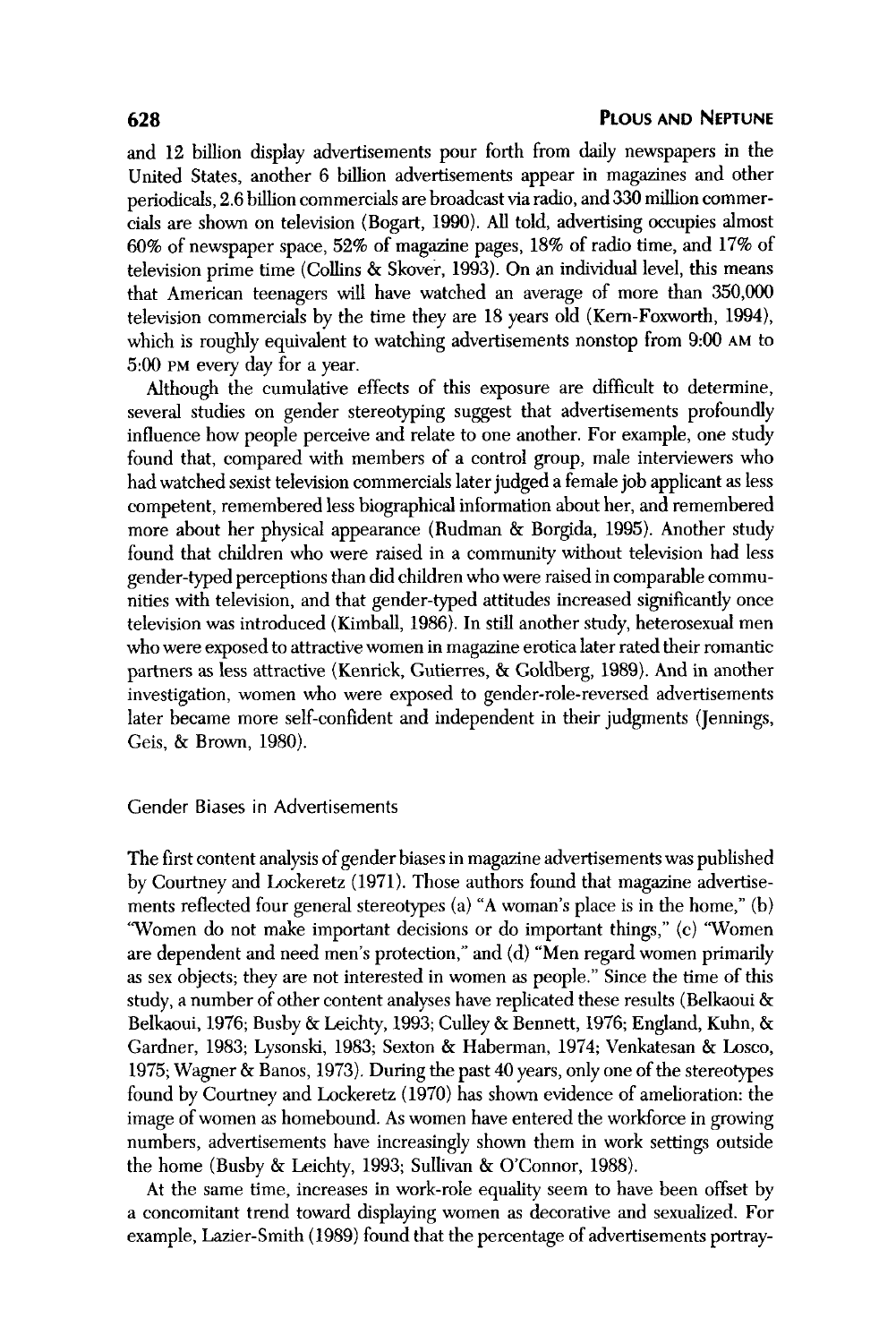ing women as decorative/sex objects increased from 27% in 1973 to 37% in 1986. Likewise, Ferguson, Kreshel, and Tinkham (1990) found that the percentage of *Ms.* magazine advertisements with alluring women went from 6% in 1973-1977 to 48% in 1983-1987. Busby and Leichty (1993), using an inclusive definition of "decorative," found that the percentage of women portrayed in decorative roles increased from 54% in 1959 to 73% in 1989. And Sexton and Haberman (1974) found that the percentage of advertisements with "obviously alluring" women went from  $10\%$  in 1950–1951 to 27% in 1970–1971. Several content analyses of magazines and other media have also found that women are far more likely than men to be portrayed as nude, scantily clad, or sexualized in some way (Hall & Crum, 1994; Hawkins & Aber, 1988; Rudman & Verdi, 1993; Signorielli, McLeod, & Healy, 1994; Soley & Reid, 1988; Ware & Stuck, 1985).

This emphasis on female beauty and sexuality suggests that progress toward gender equality has been uneven at best. **In** the words of Busby and Leichty (1993, p. 259), American women seem to have "exited the home and stepped up to the department store beauty counters." Yet it may be premature to conclude that there has been an increase in sex-related portrayals of women. For one thing, the rating categories that have been used in previous research (e.g., "sex object," "alluring," "scantily clad") vary widely from study to study, and not all studies have found an increase over time (Lysonski, 1983, 1985; Soley & Reid, 1988; Venkatesan & Lasco, 1975). Second, categories such as "sex object" and "alluring" are quite subjective, which has the effect of reducing interrater reliability both within and across studies (Culley  $\&$  Bennett, 1976). Third, perceptions of what is sexually provocative change over time, thereby confounding comparisons between early and recent studies (somewhat akin to a wage comparison that does not adjust for inflation). Finally, and perhaps most important, longitudinal studies have not tended to control for differences in the products that are advertised; hence, observed increases in alluring models may simply be the result of an increased number of advertisements for fashion and beauty items (Soley & Reid, 1988; Sullivan & O'Connor, 1988). **In** the present content analysis, we attempted to overcome these limitations in various ways (as described later in the article).

#### Racial Biases in Advertisements

Unlike studies of gender bias in advertisements-which have focused on everything from clothing to body position to facial expression and beyond—content analyses of racial biases have concentrated almost exclusively on two variables: minority representation and role portrayal. The first content analysis of racial biases in advertising was published by Shuey, King, and Griffith (1953). These authors analyzed magazine advertisements from 1949 and 1950, and they found that (a) only 0.6% of magazine advertisements contained African Americans; (b) when African Americans did appear, they were shown as unskilled laborers 95.3% of the time; and (c) in the remaining cases, African Americans were invariably portrayed as athletes or entertainers.

As in the case of gender stereotyping, subsequent research on racial biases in advertising has shown a mixed record of progress.! For example, several studies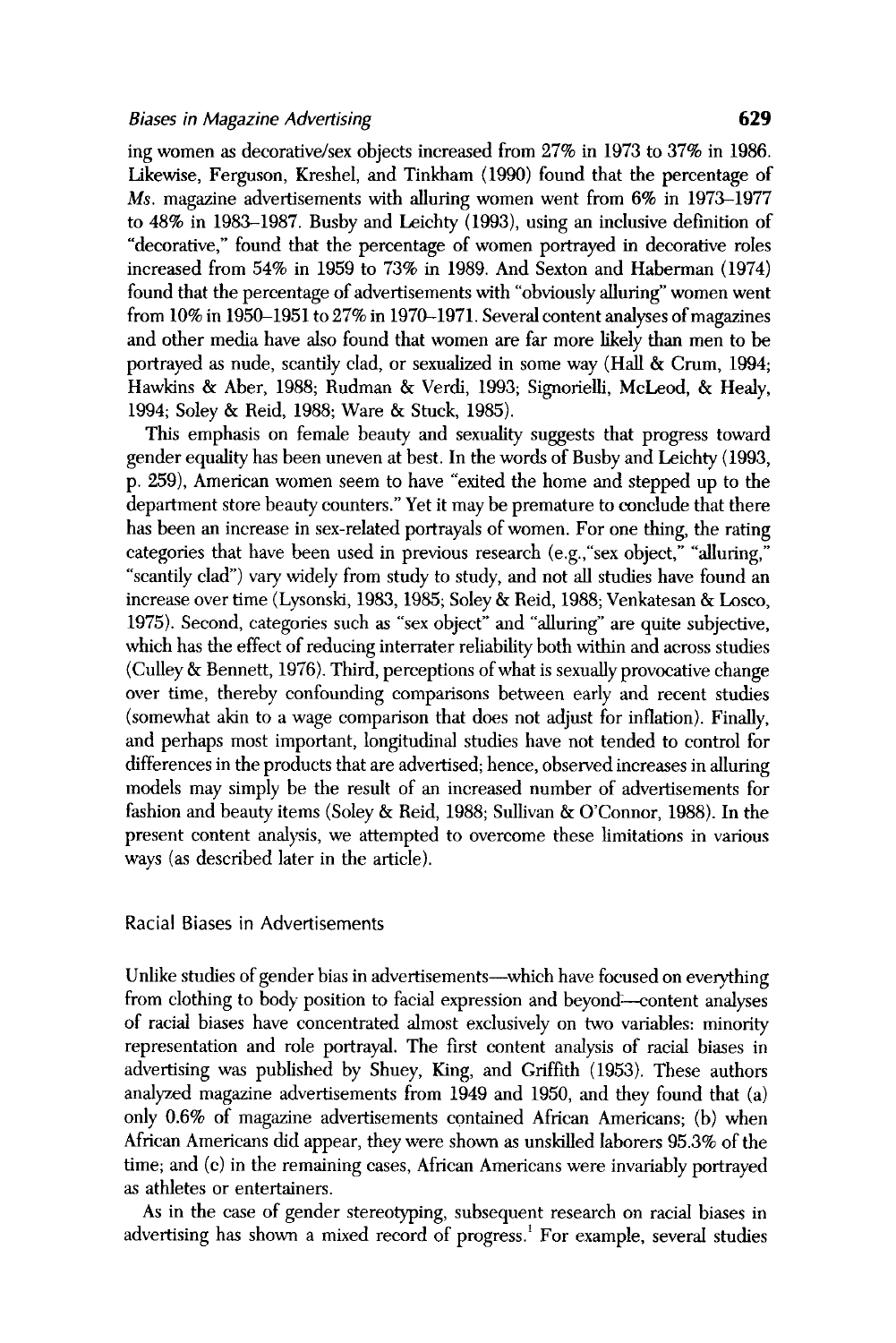have found a reduced tendency to portray African Americans as servants and unskilled laborers, but much of this decline has been balanced by an increased tendency to depict African Americans in equally stereotyped roles as athletes, entertainers, and recipients of charity (Colfax & Sternberg, 1972; Cox, 1970; Green, 1991, 1992; Humphrey & Schuman, 1984; Kassarjian, 1969). Likewise, although the percentage of advertisements with African Americans grew throughout the 1950s, 1960s, and 1970s, the percentage never reached demographic parity and appears to have fallen since the early 1980s (Green, 1991, 1992; Kern-Foxworth, 1994; Zinkhan, Qualls, & Biswas, 1990).

A 1991 study by the New York City Department of Consumer Affairs summarized the current situation as follows:

The civil rights movement and its aftermath led to major image adjustments: Aunt Jemima was given a facelift so she wouldn't look like a mammy, the "Samba's" chain went out of business, and the Frito Bandito was retired. Minorities can be found in print ads for automobiles, deodorant, toothpaste, and other products with which they had never been associated. Yet while some of the most blatant exclusion and stereotyping in print advertising has abated, further progress seems to have stalled. (Green, 1991, p. 39)

**In** fact, advertising continues to be so racially segregated that separate advertising and modeling agencies specialize in African Americans and Latinos, and within large agencies "ethnic" divisions handle minority media and products (Green, 1991).

### **THE PRESENT STUDY**

Despite the valuable work that has been done in previous content analyses of print advertisements, several unaddressed questions remain. First, no study has examined how racial and gender differences *interact* in the portrayal of models in magazine advertisements (e.g., by comparing differences in the depictions of Black women, White women, Black men, and White men). For example, it is unclear whether racial and gender biases combine to put Black women at a particular disadvantage relative to men and White women, as some authors have contended (Collins, 1990; Lerner, 1992). The present study will directly compare the portrayals of Black women, White women, Black men, and White men.

Second, although several studies have compared minority representation in women's magazines and men's magazines, no studies have assessed racial segregation by crossing the gender and race of models with the gender and race of the magazine audience. **In** other words, previous research has examined the percentage of advertisements with minority representation, but it has not looked at racial segregation along gender lines (e.g., the percentage of Black men appearing in magazines that are read mainly by White women, the percentage of White men appearing in magazines that are read mainly by Black women, and so on). **In** the present study, we will provide a preliminary assessment of this type of racial segregation.

Third, content analyses of racial stereotypes have rarely distinguished between male and female portrayals, and most studies have concentrated on racial images that are associated mainly with men (e.g., Blacks as athletes or musicians). **In the**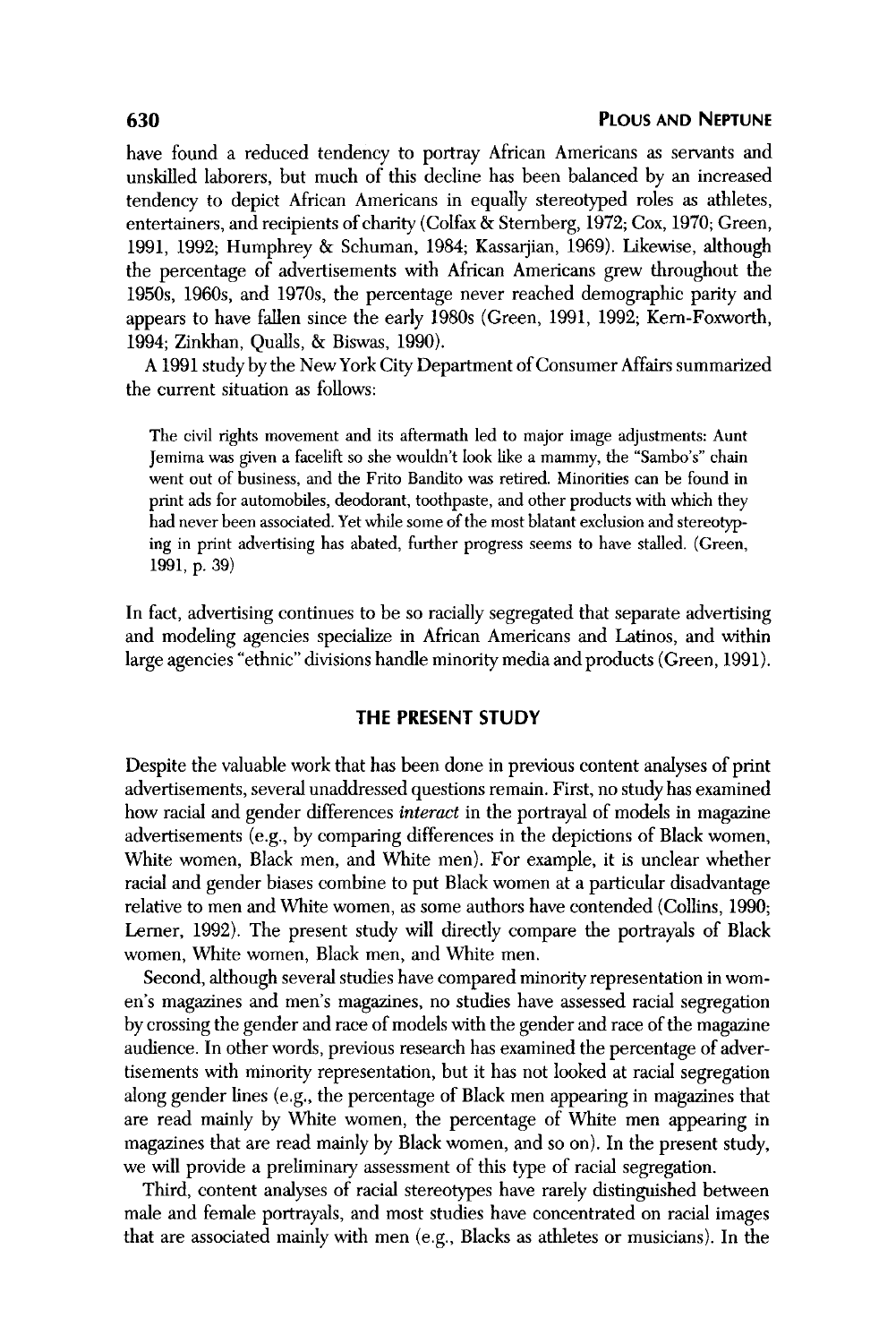current study, we will explore a racial stereotype that has been central to the experience of women: the image of Black women as predatory and animal-like. According to Collins (1990), Black women have a long history of being portrayed as animal-like, particularly in pornographic and sexual contexts (see Mayall & Russell, 1993 for recent evidence on this point). Other studies have shown that slang terms often use animal imagery when referring to women of color (Allen, 1984), and that the general public continues to hold stereotypes of African Americans as unevolved and animal-like (PIous & Williams, 1995). These findings led us to hypothesize that Black women would be shown disproportionately often wearing animal-print clothing and striking animal-like poses, and that a majority of animal prints would be patterned after predatory animals.

Finally, as alluded to earlier, previous content analyses of gender biases in advertisements have not tended to control for changes over time in advertised products or in public perceptions concerning sexuality. In addition, measures of sexual content in print advertisements have focused almost exclusively on female models, so it is difficult to know whether the observed trends toward sexual objectification apply only to women. In the present study, we addressed these issues in two ways. First, in order to avoid the confounding effect of temporal changes in advertised products, we restricted our analysis solely to fashion advertisements (we chose fashion advertisements because in many ways they are prototypic of magazine advertising in general, given their emphasis on creating idealized images of beauty and desirability). Second, we developed a detailed coding procedure to estimate the amount of body exposure contained in an advertisement-a less subjective measure than judgments of whether a model is sexually alluring, and one that is suitable for both male and female models. By applying this metric uniformly to models in advertisements published between 1985 and 1994, we were able to assess whether sexual explicitness had increased during this period.

#### **METHOD**

#### Sample

Six fashion-oriented magazines were examined: two with a predominantly White female readership *(Cosrrwpolitan* and *Glamour),* two with a predominantly Black female readership *(Ebony* and *Essence),* and two with a predominantly White male readership *(Esquire* and *Gentleman's Quarterly).* These magazines were chosen on the basis of their large circulations and their use in previous content analyses (magazines with a predominantly Black male readership were not examined, because none of these magazines had a comparable circulation and fashion orientation during the period we examined).

The selection of advertisements proceeded in two stages. First, a sample frame was constructed from all full-page fashion advertisements, fashion layouts, or fashion-related covers appearing in odd-numbered months between January 1985, and November 1994. Layouts and covers were included in the sample frame because their primary purpose is similar to that of advertisements (i.e., to model and sell clothes). For purposes of the study, advertisements and layouts were included only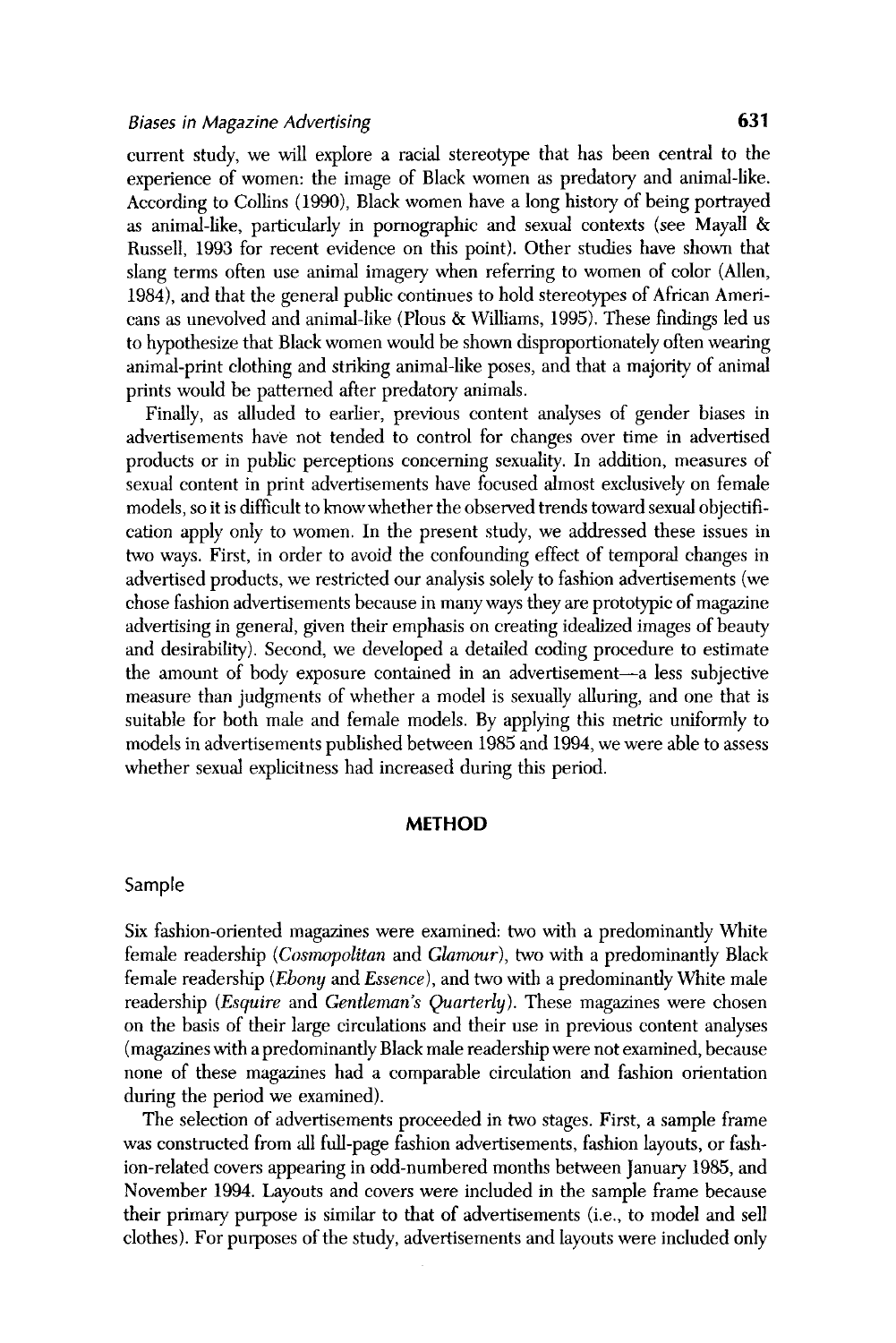if they attempted to sell nonaccessory clothing and if they contained a photograph of at least one adult. In all, 12,472 advertisements, layouts, and covers (henceforth, referred to collectively as "advertisements") were enumerated during this stage.

In the next stage, five advertisements were randomly selected from each issue.<sup>2</sup> This sampling procedure generated a final collection of 1,800 advertisements (5 advertisements per issue  $\times$  6 issues per year  $\times$  10 years  $\times$  6 magazines).

# Coding Categories

Each advertisement was coded along the following four dimensions.

# *Racial/Gender Representation*

This coding dimension concerned the number of Black women, White women, Black men, and White men appearing in a given advertisement (coded as "zero," "one," or "more than one" for each category).<sup>3</sup>

# *Body Exposure*

For this dimension, specific definitions were developed to reliably score whether a particular body area was exposed. For example, shoulders were scored as exposed if the entire shoulder (from the base of the neck to the upper arm) was visible and unclothed. Similar scoring rules were developed for other body areas that are commonly associated with sexual display, including buttocks, cleavage (females only), upper leg, stomach, and back.<sup>4</sup>

# *Body Position*

Models were scored as appearing in a low-status, or animal-like, position if they were pictured on all fours, kneeling, crawling, lying down, or sitting on something other than a surface designed to be sat on (e.g., the floor or ground).

# *Clothing*

This dimension involved two categories: *sexual attire* and *animal prints.* The first category was defined rather restrictively-models were scored as wearing sexual attire if they appeared in form-fitting underwear or a bikini swimsuit.<sup>5</sup> Animal prints were scored as present if fabric patterns representing animal fur, hair, or skin were worn or held by a model (excluding reproductions of whole animals, such as safari prints containing lions).

### Interrater Agreement

All ratings were made by a college-aged Black female. These judgments were independently checked for reliability by having a second person code one randomly selected advertisement from each of the 360 magazine issues examined (i.e., one fifth of all advertisements).<sup>6</sup> The second rater, a college-aged White female, agreed with the first rater between 92% and 100% of the time, depending on the variable in question. Averaging across all variables, the median level of interrater agreement was above 99%. Thus, the coding system succeeded in yielding highly reliable judgments.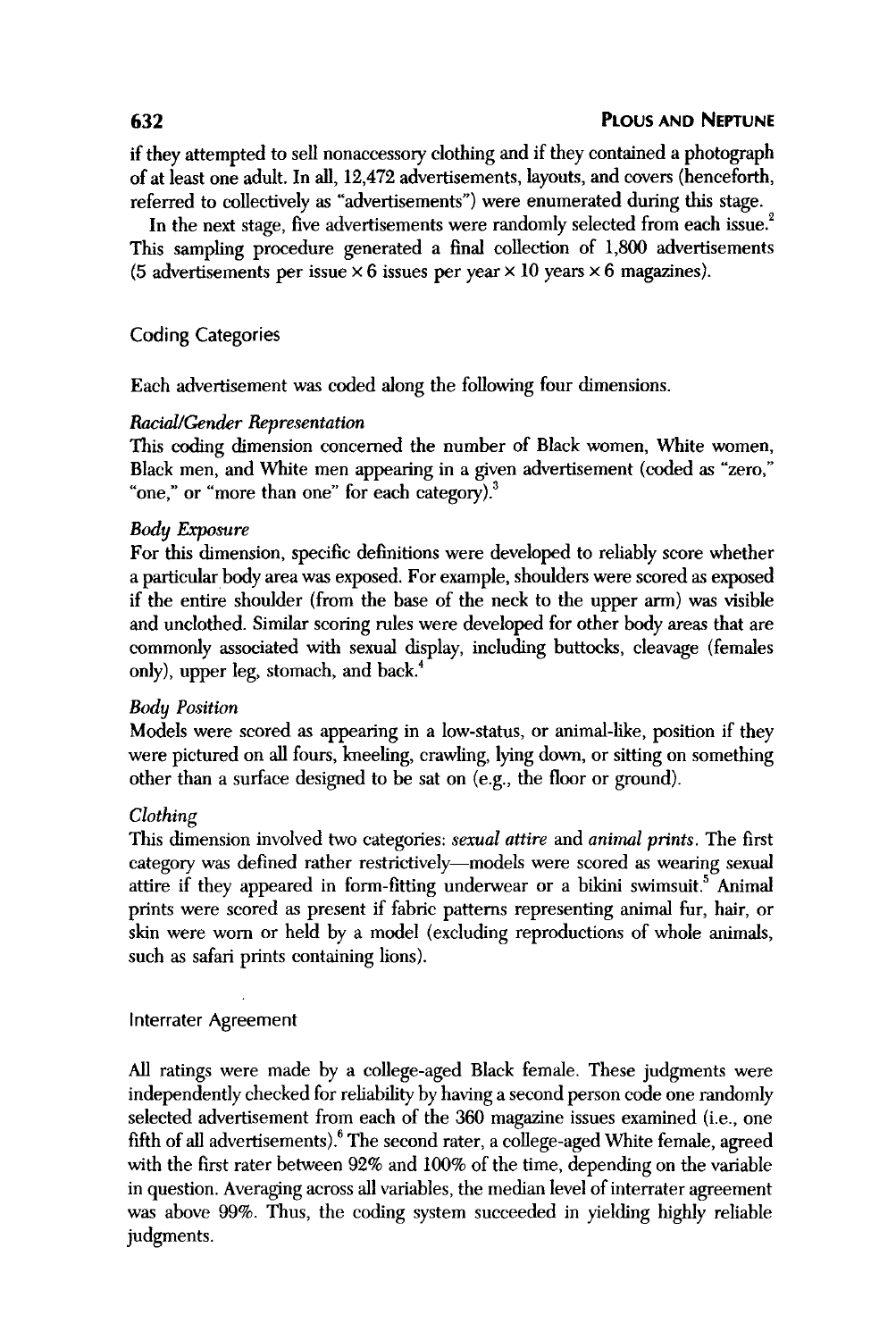

FIGURE 1. Time trends showing the percentage of advertisements containing African Americans in magazines with a predominantly White readership.

#### RESULTS

#### Minority and Gender Representation

Overall, African Americans appeared in 10.1% of advertisements carried by magazines with a predominantly White readership (for present purposes, we will refer to these magazines as "White women's magazines" and "White men's magazines"). Although this figure falls short of demographic parity,<sup>7</sup> it constitutes an increase over the results of other recent content analyses (Green, 1992; Kern-Foxworth, 1994). Moreover, the percentage of advertisements with African Americans increased Significantly over time, growing from 8.3% in the 1980s to 11.8% in the 1990s,  $\chi^2$  (1,  $N = 1200$ ) = 4.05,  $p < .05$ .

As shown in Figure 1, however, these aggregate percentages mask a dramatic race x gender interaction. Once gender is entered into the analysis, it becomes clear that virtually all of the gains over time have been made in one category: Black females appearing in White women's magazines. By 1993-1994, one out of every five advertisements in White women's magazines contained at least one Black female. In contrast, only 0.8% of advertisements in White women's magazines contained a Black male during 1993-1994, 6.7% of advertisements in White men's magazines contained a Black male, and no advertisements in White men's magazines contained a Black female.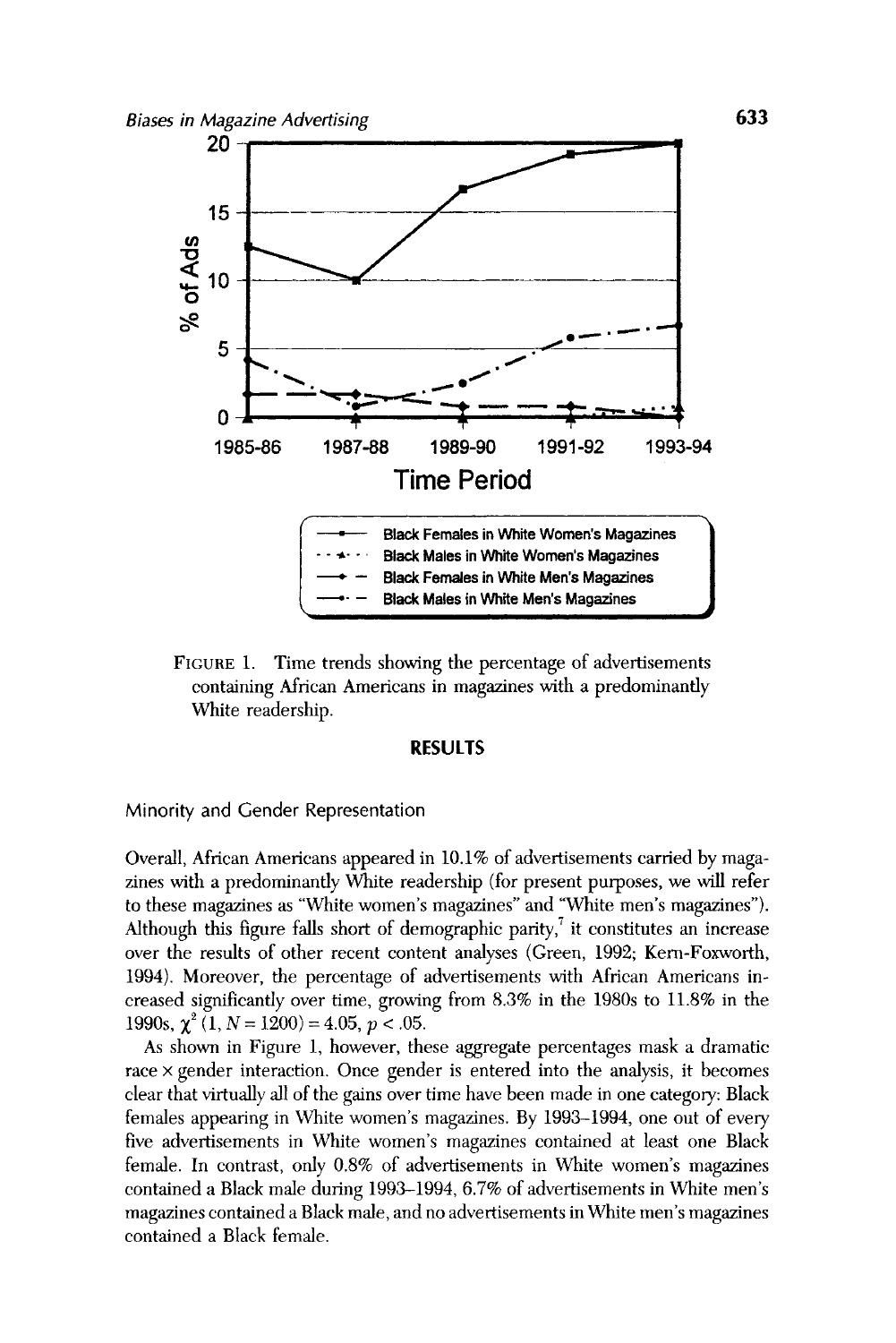| Percentage of Advertisements with Various Models                       |                               |                               |                             |
|------------------------------------------------------------------------|-------------------------------|-------------------------------|-----------------------------|
| Type of Model                                                          | Type of Magazine              |                               |                             |
|                                                                        | White<br>Women's<br>Magazines | Black<br>Women's<br>Magazines | White<br>Men's<br>Magazines |
| <b>Black</b> female<br>White female<br><b>Black male</b><br>White male | 15.7<br>88.8<br>0.2<br>15.2   | 94.7<br>8.7<br>19.7<br>3.0    | 1.0<br>20.5<br>4.0<br>93.2  |

Table 1 Percentage of Advertisements with Various Models

*Note:* Each percentage is based on a sample of 600 advertisements. For example, of the 600 advertisements drawn from White women's magazines. 15.7% contained at least one Black female. Amounts do not add to 100% because an advertisement could have more than one figure.

Table 1 provides summary information for the 10-year period investigated. As this table shows, the greatest amount of racial segregation in advertising takes place across gender lines. Averaging over all 10 years, only 0.2% of advertisements in White women's magazines contained a Black male, 1.0% of advertisements in White men's magazines contained a Black female, and 3.0% of advertisements in Black women's magazines contained a White male. This "gendered" form of racial segregation was reinforced by the relative absence of interracial couples. Of the 1,800 advertisements studied, 7 advertisements presented a White male alone with a Black female, and none presented a Black male alone with a White female.

#### Body Exposure

In order to directly compare the body exposure of male and female models, a composite index was formed. Models were considered "exposed" if any of the following body areas were displayed in the advertisement: buttocks, upper leg, stomach, shoulders, or back. Using this index, advertisements with exposed women were approximately four times more common than advertisements with exposed men (Black women were exposed in 37.7% of the advertisements they appeared in, White women in 42.5%, Black men in 13.3%, and White men in 9.9%). We also found that the body exposure of White women increased substantially throughout the period studied (see Figure 2). This change in the exposure of White women was statistically significant,  $\chi^2$  (4, *N* = 708) = 10.37, *p* < .04, and is consistent with previous content analyses showing an increase in the sexual portrayal of women in magazine advertisements.

Similar trends were apparent with respect to the breast exposure of White female models. As seen in Figure 3, the percentage of advertisements displaying the cleavage ofWhite women nearly doubled during the 1O-year period. By 1993-1994, 42.8% of the advertisements with White women contained a display of cleavage or breasts, compared to 22.8% in 1985-1986. This change in exposure was highly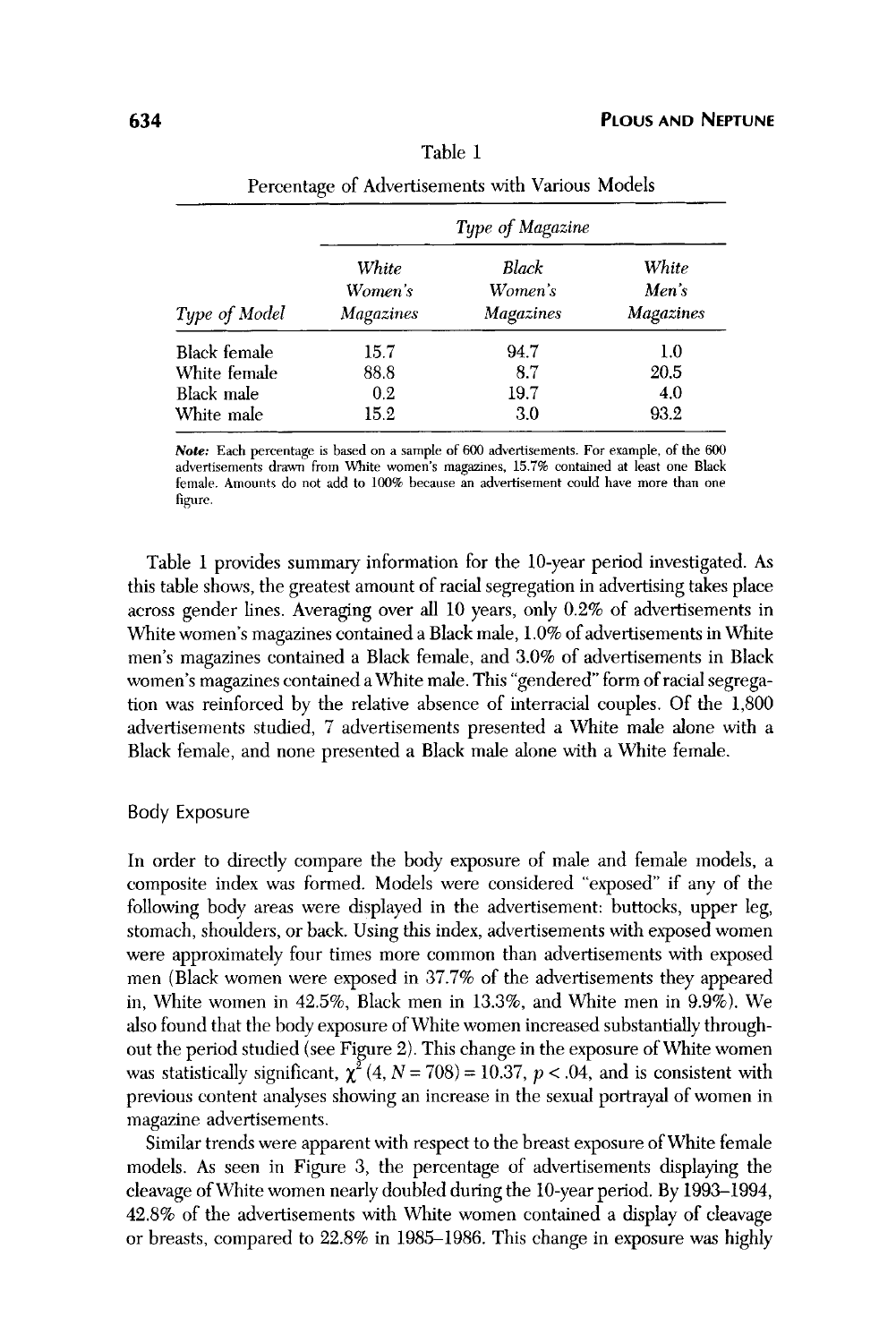

FIGURE 2. Time trends showing the body exposure of Black females, White females, Black males, and White males. All percentages are computed from the total number of advertisements featuring a given subgroup (e.g., of the advertisements with Black males in 1989-1990, 20% displayed a Black male with his body exposed).

significant,  $\chi^2$  (4, *N* = 708) = 17.48, *p* < .002, and suggests that the breast exposure of White female models in magazine advertisements may be at an all-time high.

The breast exposure of Black female models also increased to more than 40% during the time period studied-in fact, the levels of exposure for Black women and White women were virtually identical between 1991 and 1994-but because Black women began the period with a higher rate of exposure, this change was not significant,  $\chi^2$  (4, *N* = 668) = 6.10, *p* = .19. It is clear, however, that the exposure of breasts, cleavage, and other areas of the body has become commonplace for both Black and White female models. If breast exposure is included with other types of body exposure, the percentage of 1993-1994 advertisements with body exposure rises to 52.9% for Black women and 61.6% for White women-a majority in both cases.

In a related analysis, we assessed whether there were differences in the degree of breast exposure across different types of magazines (though the lack of Black females in White men's magazines limited our analysis of racial differences to women's magazines). The results, as given in Figure 4, showed a pronounced crossover interaction: Black women were exposed more frequently in Black women's magazines than in White women's magazines, whereas White women were exposed more frequently in White women's magazines than in Black women's magazines.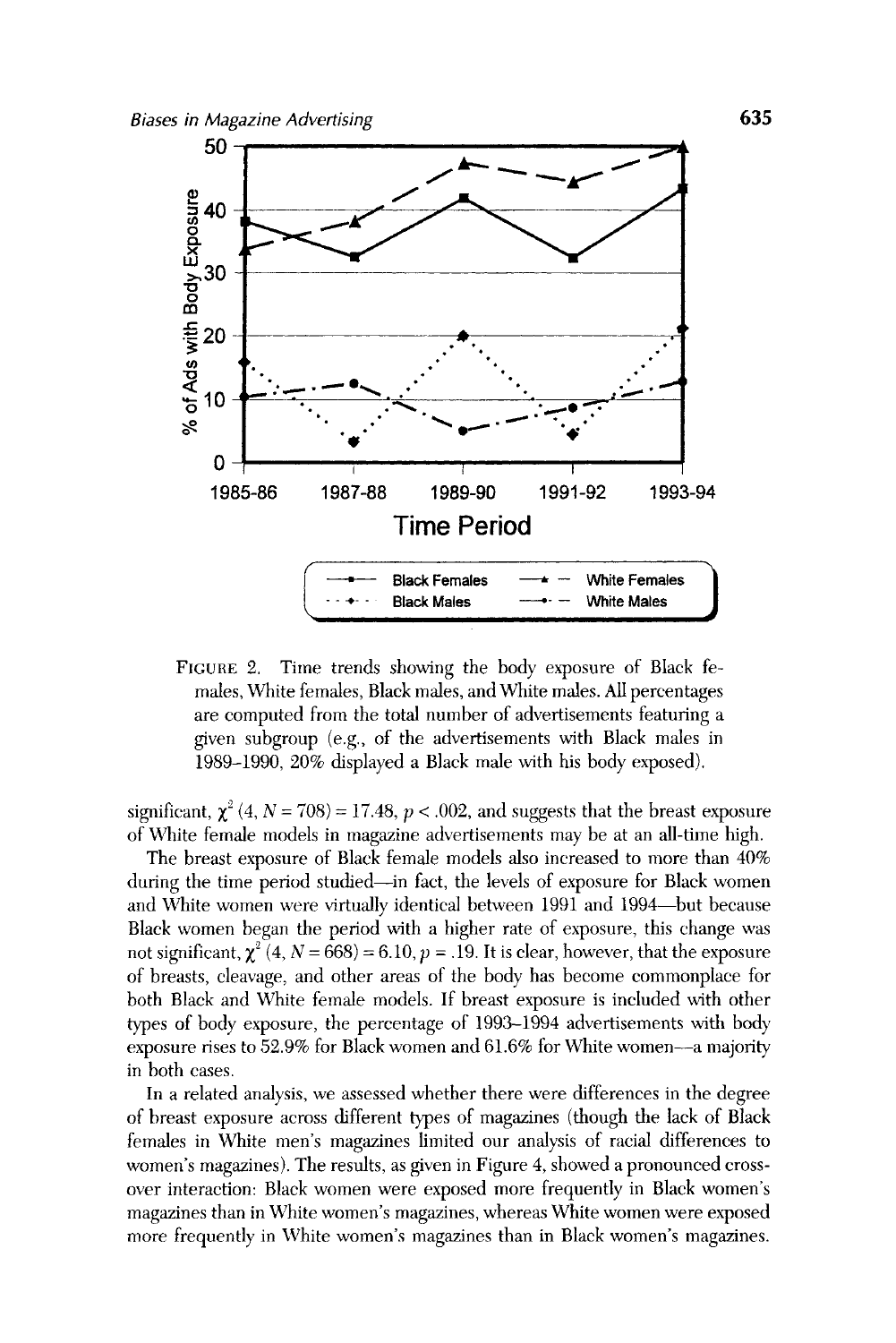

FIGURE 3. Time trends showing the percentage of advertisements that displayed the breasts or cleavage of Black and White women. All percentages are computed from the total number of advertisements featuring a given subgroup (e.g., of the advertisements with Black females in 1987-1988, approximately 30% displayed the breasts or cleavaage of a Black woman).

The cleavage of White women was displayed with nearly the same frequency in White men's magazines as in Black women's magazines (21.1% versus 21.2%, respectively).

#### Body Position

We had hypothesized that African American women would be portrayed in lowstatus positions more often than would men or White women, but this proved not to be the case. Instead, we found that White women appeared in low-status positions nearly twice as often as Black women, Black men, or White men. Of the advertisements containing White females, 17.4% showed a White woman in a low-status position (e.g., on her knees), compared with corresponding figures of 9.3% for Black women, 9.1% for Black men, and 9.1% for White men. These results suggest that the symbolic "lowering of women" identified by Goffman (1979)---that is, the depiction of women as physically lower than men, prostrated, or on the floor--may apply more to White women than to Black women.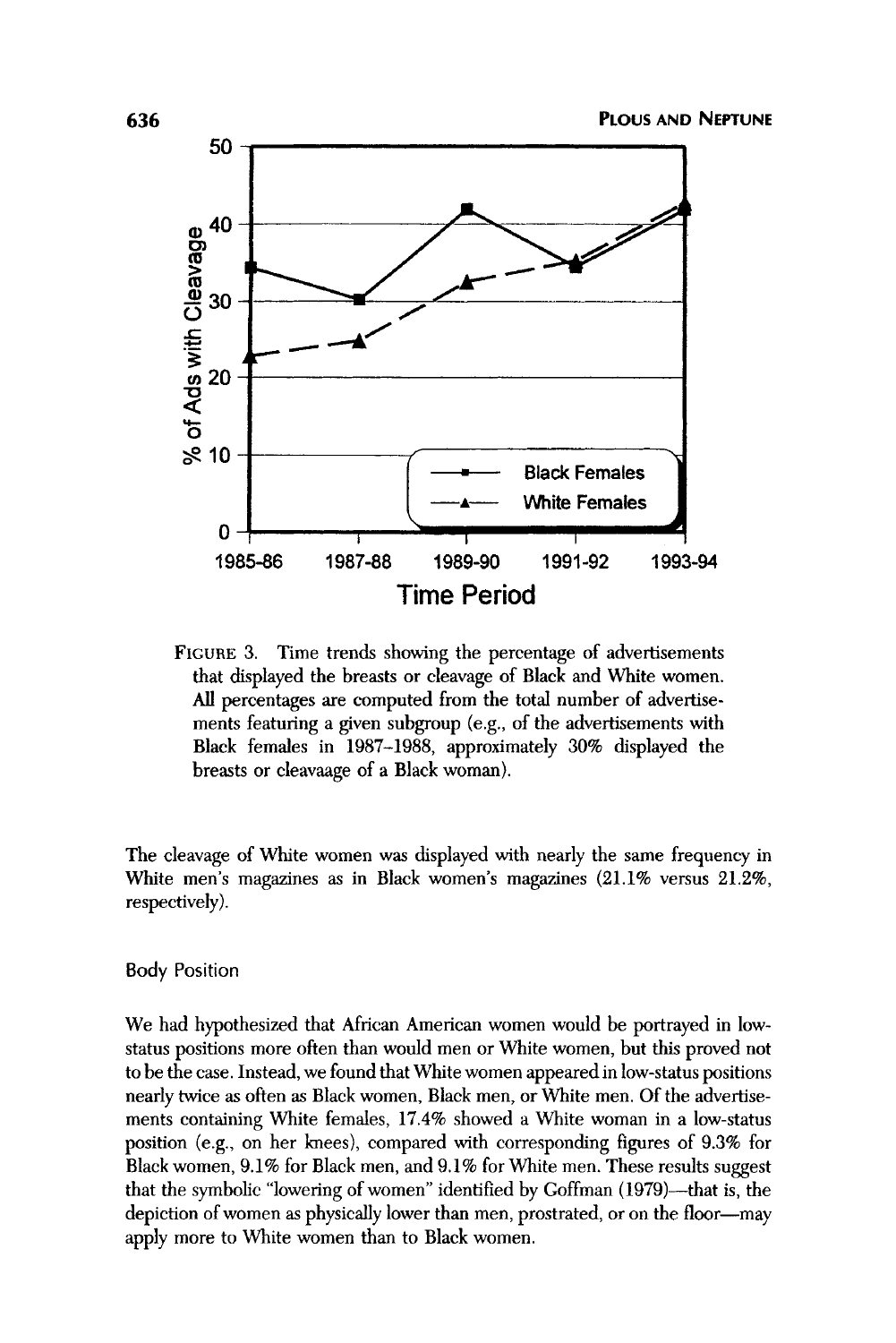

FIGURE 4. The percentage of advertisements with breast or cleavage exposure, broken down by the race of female models and the race of magazine readership. This Figure shows that White models were exposed more frequently in White magazines than Black magazines, whereas Black models were exposed more frequently in Black magazines than White magazines.

#### Clothing

In keeping with the results of previous research, women were more likely than men to be shown in sexual attire. Of the advertisements that contained women (either Black or White), a total of 9.2% presented them in undergarments or a bikini-style swimsuit. In contrast, only 2.0% of advertisements with male models showed men this way. No significant differences by race or magazine type were found for this variable.

As hypothesized, animal prints were worn more often by Black women than by White women, White men, or Black men. Of the 43 advertisements that displayed animal prints, 30 (69.8%) showed a Blackwoman wearing the print. In the remaining cases, animal prints were worn by White women in 10 advertisements, by White men in 2 advertisements, and by both a White woman and a White man in 1 advertisement. None of the advertisements showed a Black man wearing an animal print.

We also found evidence of the predatory and sexualized nature of animal prints. In 70.0% of the advertisements that displayed animal prints, the clothing was patterned after a predatory jungle cat (e.g., leopard, cheetah, tiger), and in several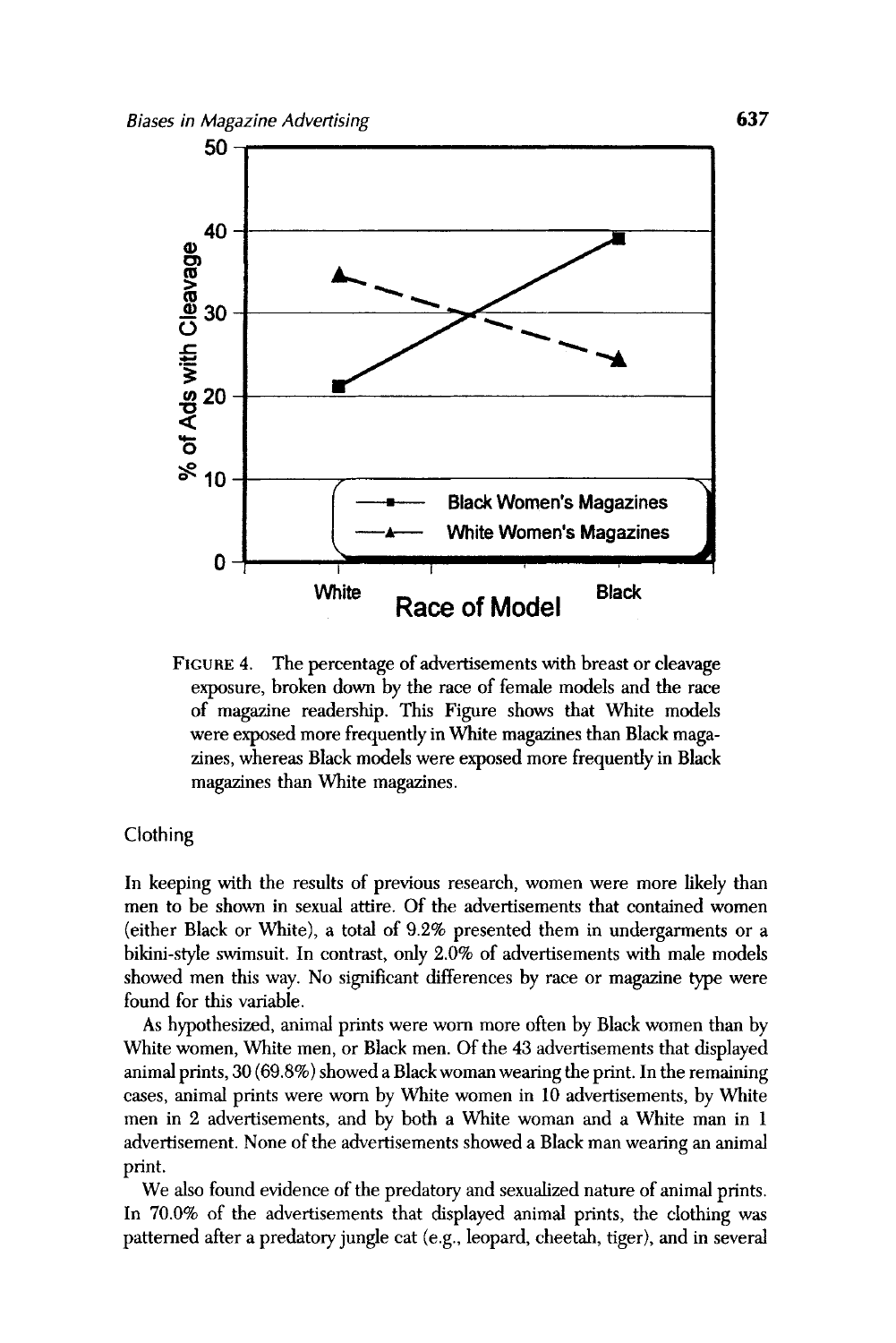cases, the sexualized meaning of animal-print clothing was apparent from provocative poses, body exposure, and the text that accompanied photographic images. For example, advertisements included phrases such as "call of the wild ... your animal instincts will be right on the mark," "creates provocative allure," "perfect for romantic fall interludes," and "You Jane? Hunt for your Tarzan ... "

#### **DISCUSSION**

*Don't your editors have any imagination when it comes to representing women of color? From Naomi Campbell in an animal-skin bikini to* ... *the distasteful, racist, and colonialist depiction of a woman in Ralph Lauren's [interpretatioTI] of Masai clothing, you consistently blow it when it carnes to wornen of color.* ... Y*ml are smart and imaginative people; could you please get it together and stop fetishing nonwhite women?*

-Letter to the Editor, *Vogue,* April 1997

According to the results of recent opinion surveys, most Americans feel that advertising contains too much sex, and roughly two thirds of female respondents think that advertisements treat women mainly as sex objects (Ford, LaTour, & Lundstrom, 1991; Roper Center, 1992a). Surveys have also shown that most marketing and media executives believe advertising has played a role in America's racial problems, that a majority of African Americans feel most advertisements "are designed only for White people," and that nearly half the public feels advertising has had a negative effect on the values of American children (Holman, 1993; Roper Center, 1992b; Ward, 1992). The results of our study lend credence to these concerns.

In a content analysis of 1,800 fashion advertisements, we found that the body exposure of women increased between 1985 and 1994—significantly so in the case ofWhite women. Indeed, ofthe advertisements that featured female models during 1993-1994, a majority contained female body exposure of one kind or another. Female body exposure was approximately four times more common than male body exposure, in part because women were displayed in underwear and bikini swimsuits more often than were men.

We also found evidence of racial bias in magazine advertisements. With only one exception-Black females in White women's magazines-the percentage of advertisements with African American models remained well below demographic parity. For example, the percentage of White magazine advertisements with Black males averaged 2.1% between 1985 and 1994, with no significant trend toward improvement over the period studied. In addition, we found a high degree ofracial segregation along gender lines, and a near absence of interracial couples. These results parallel other recent studies that have documented the persistence of racial segregation in American society (e.g., Massey & Denton, 1993), and they suggest that segregation should be thought of in broader terms than geographic location or economic stratification.

Finally, our analysis yielded partial support for the hypothesis that Black women are stereotypically portrayed as predatory and animal-like. Of the advertisements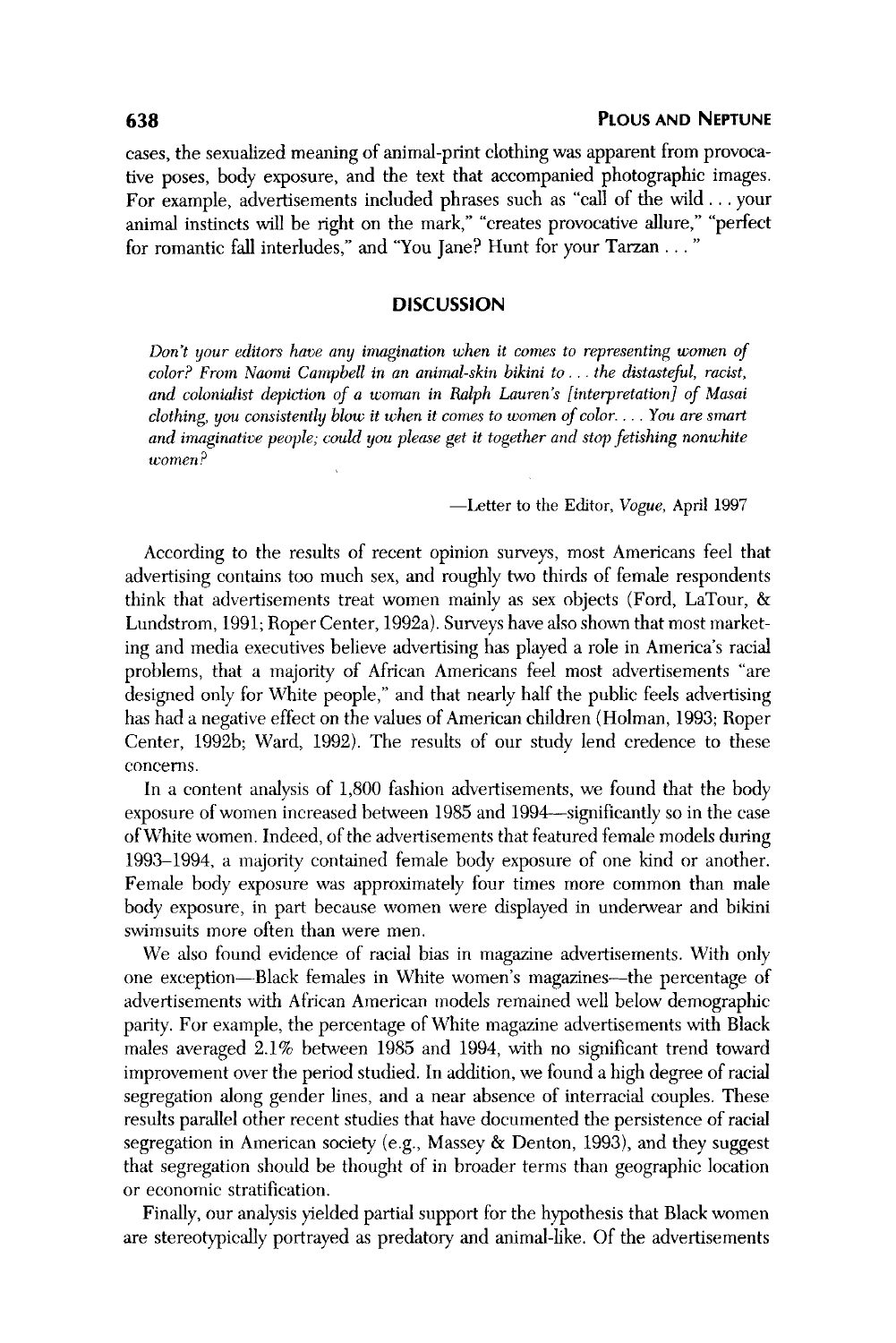that contained an animal-patterned print, 70% featured a Black woman wearing the print. Furthennore, in most of these cases the print was patterned after a predatory animal (e.g., leopard, tiger). Contrary to the animal-imagery hypothesis, however, White women were presented in low-status body positions nearly twice as often as Black women. Thus, the predatory animal stereotype did not extend to differences in the body positioning of models.

#### What Do These Results Mean?

Although content analysis is a powerful tool for quantifying media portrayals and tracking changes over time, one weakness of this method is that the results tend to be correlational and are often open to multiple interpretations. For example, one might argue that our findings on female body exposure are simply the result of changes in women's fashion, rather than a trend toward sexualizing female models in magazine advertisements. Along similar lines, it might be argued that the association of African American women with animal prints is simply a matter of Black women showing pride in their African heritage, rather than the enactment of a racial and sexual stereotype. If these interpretations are correct, perhaps the trends we found are not so serious after all.

Despite the plausibility of these alternative explanations, we feel they do not adequately account for the results we found. For one thing, fashion trends tend to be cyclical rather than linear, yet we found a linear increase in breast exposure and total female body exposure over the 1O-year period studied. Second, there is no evidence that women's clothes are more revealing today than they were 10 years ago (to account for our results, there would have had to be a considerable change in this respect). Third, even a casual comparison of magazine models and actual women suggests that magazine models do not accurately reflect the amount of female body exposure found in everyday life.

The thesis that animal prints are simply a sign of African pride is also problematic. First, several of the animal prints—such as tiger prints or rattlesnake prints—were patterned after animals that do not come from Africa. Moreover, if wearing these clothes were simply a matter of African pride, we would have expected to see an equal number of males and females wearing animal prints; instead, only female African Americans were observed wearing the prints. In addition, an explanation based on African pride does not explain why the majority of animal prints were patterned after predatory cats, rather than giraffes, zebras, or other African animals. And of course, African pride does not explain why White women were shown wearing animal prints more often than White men.

There is also research evidence suggesting that animal prints evoke sexual stereotypes. In an experiment on "why women choose particular fashions," Gladden (1993) asked people to evaluate various articles of female clothing, one of which contained an animal print (participants did not know that the focus of the study was on sexual stereotypes). Gladden found that animal prints were thought to make women feel more sexy, wild, seductive, and beautiful than matched control prints, and that the most common reason given for wearing animal prints was that men find them attractive or sexy. Participants also believed that women who wore animal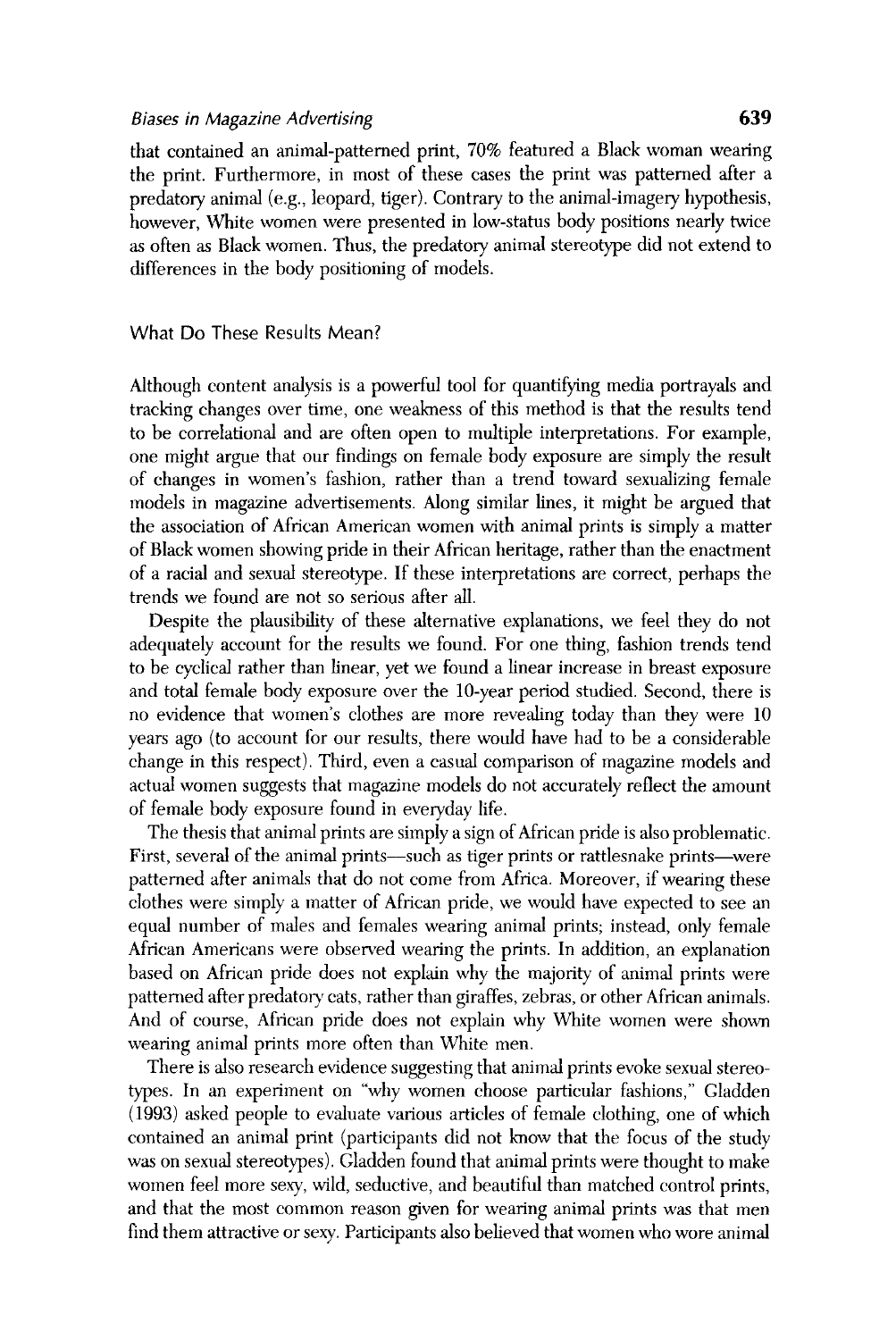#### **640 PLOUS AND NEPTUNE**

prints were more sexually active than other women, less educated, lower in income, more concerned about their physical appearance, less concerned about society's problems, less supportive of the feminist movement, and more likely to be African American. Finally, participants were asked, "If a woman wearing this fashion were sexually harassed, how responsible would she be for provoking the sexual harassment?" In response, a significantly higher percentage of respondents attributed some degree of responsibility to animal-print wearers than to control-print wearers. Summarizing these and other findings, Gladden (1993, p. 26) wrote that the individuals in his study viewed animal-print wearers "in much the same way as they might view animals: motivated by instincts, concerned only about their own welfare, unintelligent, and a challenge to tame."

Limitations and Directions for Future Research

Although our results suggest that significant racial and gender biases exist in magazine advertisements, it is worth noting a few limitations that should be considered in interpreting these findings. First, our study focused exclusively on fashionoriented magazines and advertisements, which leaves open the possibility that other magazines or print advertisements contain a lesser degree of bias. Second, the investigation examined a relatively restricted set of indices, ignoring various occupational and workplace measures that may have yielded more positive findings. And third, each magazine category was represented with only two magazines. These limitations suggest the value of replicating the study with additional magazines and content-analytic measures.

The present study also raises several questions that should be followed up through further research. For example, why has there been a trend toward increased female body exposure? Why do White women's magazines expose the breasts of White women more often than the breasts of Black women, and why do Black women's magazines show the reverse pattern? What does it mean that White women's magazines—which are run and read primarily by females—portray White women in low-status body positions? And perhaps most important, why are racial and gender biases so resistant to change?

It is tempting to explain the persistence of these biases on purely economic grounds (e.g., "sex sells"), but in our view, such an explanation is incomplete. Aside from the fact that an economic explanation rather cynically portrays advertisers, editors, and publishers as interested only in the bottom dollar, it cannot easily account for the full pattern of findings we obtained. For example, what is the economic advantage of presenting models in low-status positions? And if there is such an advantage, why does it apply principally to White women? If sex sells, why is it only White women whose body exposure increased significantly during the past decade? And why is female body exposure greatest when the race of models matches the race of magazine readers?

A purely economic explanation has even more difficulty accounting for the continued underrepresentation of African Americans in magazine advertisements. Indeed, according to the results of advertising research, advertisers should be economically motivated to *increase* the number of African American models they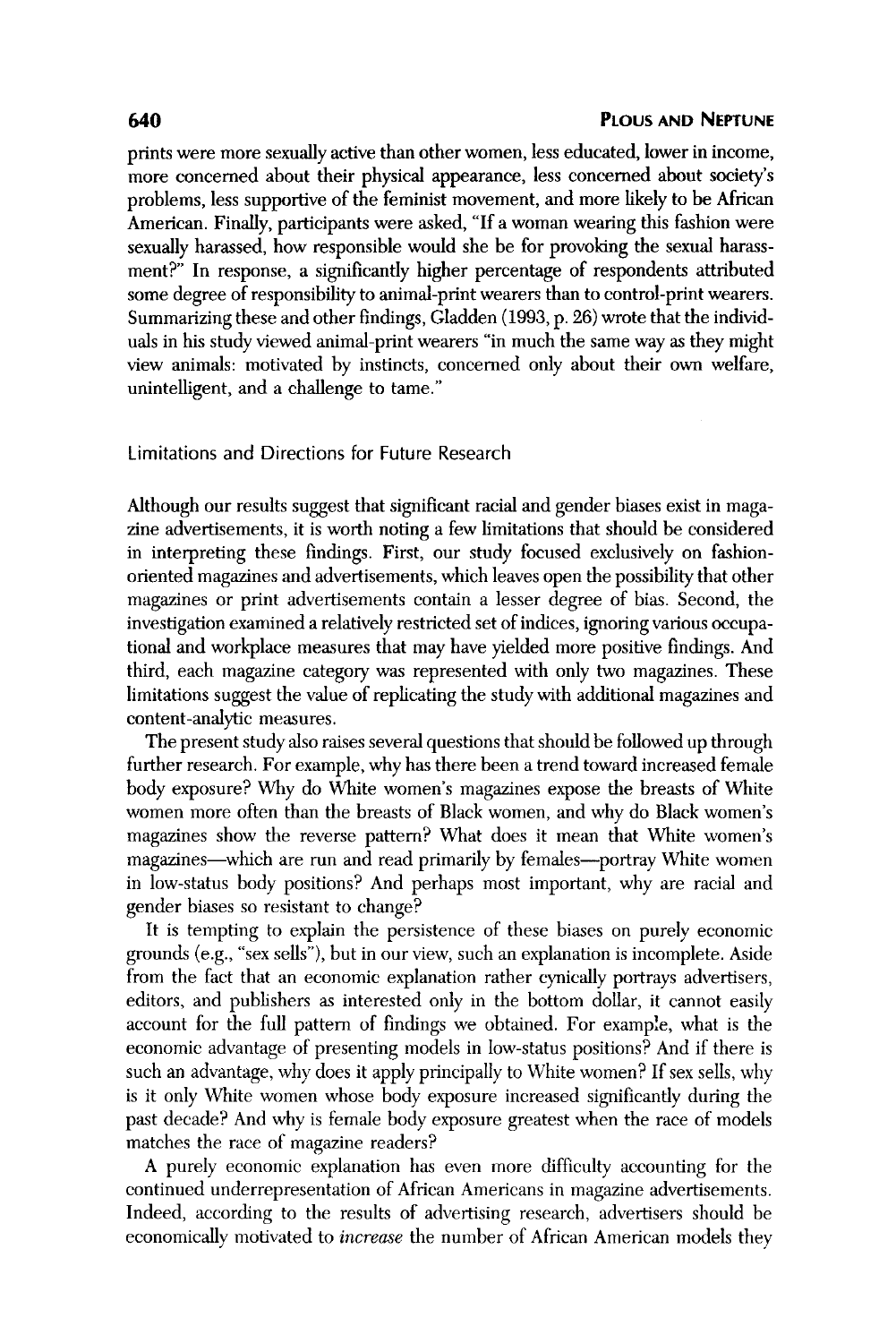use (Green, 1991, 1992). After reviewing several decades of research on the effects of Black models in advertising, Kern-Foxworth (1994, p. 162) summarized the experimental literature on this issue as follows:

Study after study has shown that white consumers do not base their purchase decisions on the race of the person who advertises the product. ... There is overwhelming evidence, however, that suggests that blacks, on the other hand, are more prone to purchase products that use black models to advertise them.

Likewise, in its report on minority representation in magazine advertisements, the New York Department of Consumer Affairs had this to say:

We reviewed the extensive literature in this field, and conducted numerous interviews with advertising industry executives and observers. Our conclusion: There is no rational marketing justification for excluding people of color from magazine advertisements. (Green, 1991, p. 33)

Why, then, do racial biases persist in magazine advertisements? To probe this issue, researchers at the Department of Consumer Affairs spoke with advertisers, advertising agencies, industry officials, magazine representatives, and publishers. Nearly all interviewees gave one of two responses: *There* is *no problem* or *The problem* is *not our responsibility.* A typical comment was made by a representative of *Gentleman's Quarterly:*

It's not like we're picking and choosing or anything. Whatever the advertiser gives us, we print ... I'm just telling you a fact. If you ask any other magazine, they'll tell you the same. (Green. 1991, p. 8l)

In our opinion, the psychology behind this hierarchical, chain-of-command conception of responsibility merits further investigation. After decades of research on racial and gender biases in magazine advertising, ample evidence exists that there is a problem. The challenge now is to understand why this problem has been so resistant to change.

*Initial submission: September 20, 1996 Initial acceptance: February 12, 1997 Final acceptance: May* 14, 1997

#### NOTES

- 1. In the 40-odd years since Shuev et al. (1953) published their study, nearly all race-related content analvses of print advertisements have focused mainly on African Americans. This emphasis is probably due to the large size of the African American population relative to other minority groups, as well as the difficulty of classifying light-skinned models by race. In those rare cases when Latinos. Asians. and other minorities have been studied (Green. 1991. 1992; Wilson & Gutiérrez, 1985), the results have typically been similar to those for African Americans (i.e., underrepresentation and a notable reliance on stereotyping).
- 2. Some issues of *Ebony* and *Essence* contained fewer than five full-page fashion advertisements.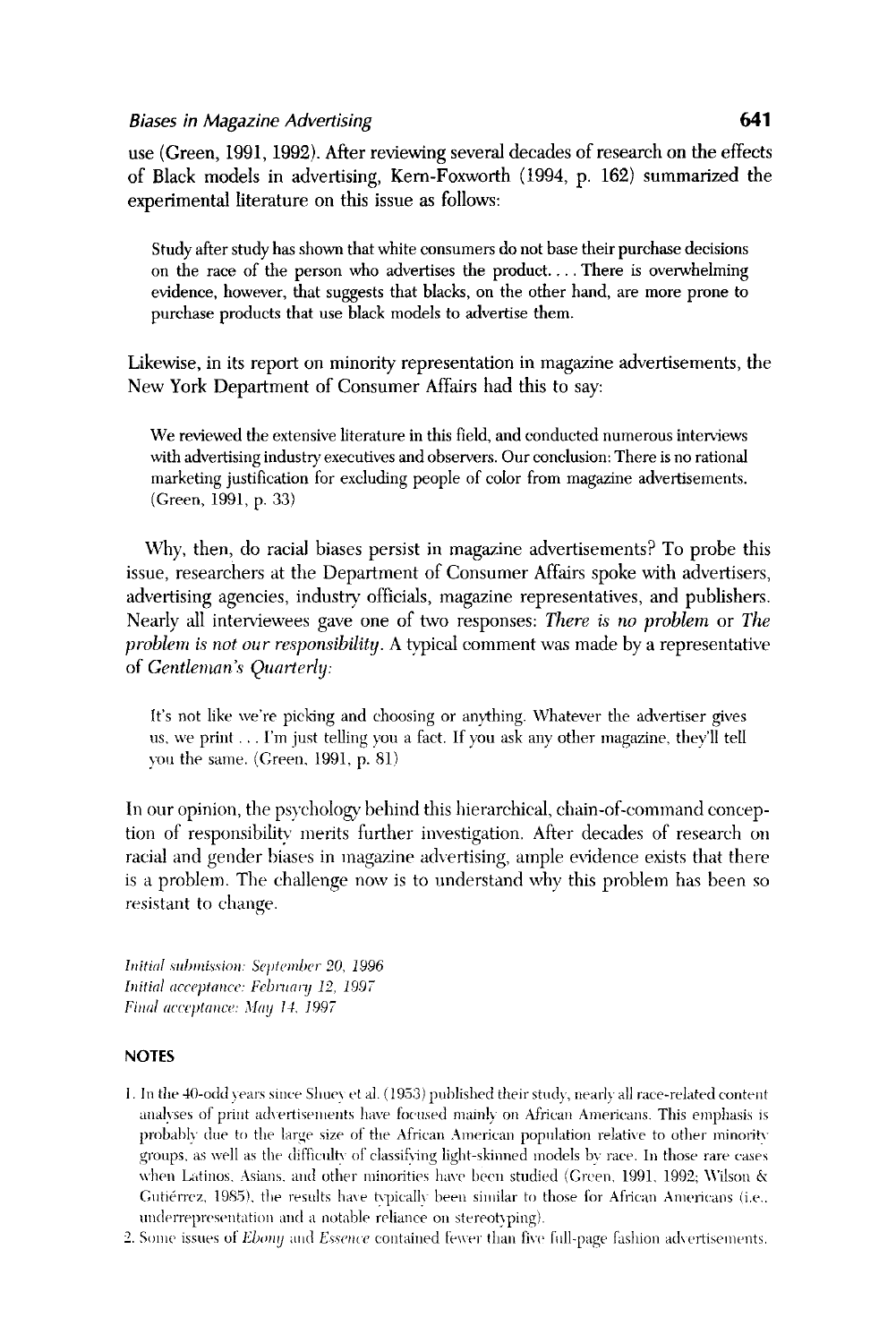**In** these cases, we randomly sampled advertisements from adjacent months to secure the desired number of advertisements.

- 3. These categories excluded models who were neither Black nor White. We confined our attention to Black and White models because of the low frequency of other models (e.g., Asians) and because of the difficulty involved in making reliable judgments of other racial and ethnic categories (e.g., Latina).
- 4. A complete copy of the scoring rules is available on request from the first author.
- 5. Bikinis were included in this category on the basis of previous research suggesting that swimsuits are frequently used as sexual attire in magazine advertisements (Duquin, 1989; Poe, 1976). According to one widely circulated industry study, only 30% of bathing suits bought by women are actually used for swimming (Salholz, McAievey, & Jackson, 1985).
- 6. Due to conditions beyond our control, the independent rater was unable to complete 11 of these judgments.
- 7. According to government statistics, 12.6% of the U.S. population is African American (U.S. Department of Commerce, 1995). Because many advertisements contained more than one person (thereby providing multiple opportunities for an advertisement to be counted as "Black"), demographic parity would be well above this figure.

#### **REFERENCES**

- Allen, I. L. (1984). Male sex roles and epithets for ethnic women in American slang. *Sex Roles,* 11, 43-50.
- Belkaoui, A., & Belkaoui, J. M. (1976). A comparative analysis of the roles portrayed by women in print advertisements. *journal of Marketing Research,* 13, 168-172.
- Bogart, L. (J990). *Strategy in advertising: Matching media and messages to markets and motivations* (2nd ed.). Lincolnwood, IL: NTC Business Books.
- Busby, L. J., & Leichty, G. (1993). Feminism and advertising in traditional and nontraditional women's magazines, 1950s-1980s. *journalism Quarterly, 70, 247-264.*
- Colfax, J. D., & Sternberg, S. F. (1972). The perpetuation of racial stereotypes: Blacks in mass circulation magazine advertisements. *Public Opinion Quarterly,* 36, 8-18.
- Collins, P. H. (1990). *Blackfeminist thought: Knolcledge, consciousness, and the politics ofempou:erment.* New York: Routledge.
- Collins, R. K. L., & Skover. D. M. (1993). Commerce & communication. *Texas Lau; Revieu', 71,* 697-746.
- Courtney, A. E., & Lockeretz, S. W. (1971). A woman's place: An analysis of the roles portrayed by women in magazine advertisements. *journal of Marketing Research,* 8, 92-95.
- Cox, K. K. (1970). Changes in stereotyping of Negroes and Whites in magazine advertisements, *Public* Opinion *Quarterly,* 33, 603-606.
- Culley, J. D., & Bennett, R. (1976). Selling women, selling Blacks. *Journal of Communication*, 26, 160-174.
- Duquin, M. E. (1989). Fashion and Iltness: Images in women's magazine advertisements. *ARENA Revierc,* 13, 97-109.
- England, P., Kuhn, A., & Gardner, T. (1983). Sex differentiation in magazine advertisements: A content analysis using log-linear modeling. In J. H. Leigh & C. R. Martin, Jr. (Eds.), *Current issues and research in advertising* (pp. 253-268). Ann Arbor, MI: Graduate School of Business Administration.
- Ferguson, J. H., Kreshel. P. J., & Tinkham, S. F. (1990). In the pages of *Ms.:* Sex role portrayals of women in advertising. *Journal of Advertising*, 19, 40-51.
- Ford, J. B., LaTour, M. S., & Lundstrom, W. J. (1991). Contemporary women's evaluation of female role portrayals in advertising. *journal* of *Comurner Marketing,* 8, 15-28.
- Gladden, R, M. (1993). *Call of the wild: Animal fashions and the dehumanization of women.* Unpublished honors thesis, Wesleyan University, Middletown, CT.
- Goffman, E. (1979). *Gender advertisements.* Cambridge, MA: Harvard University Press.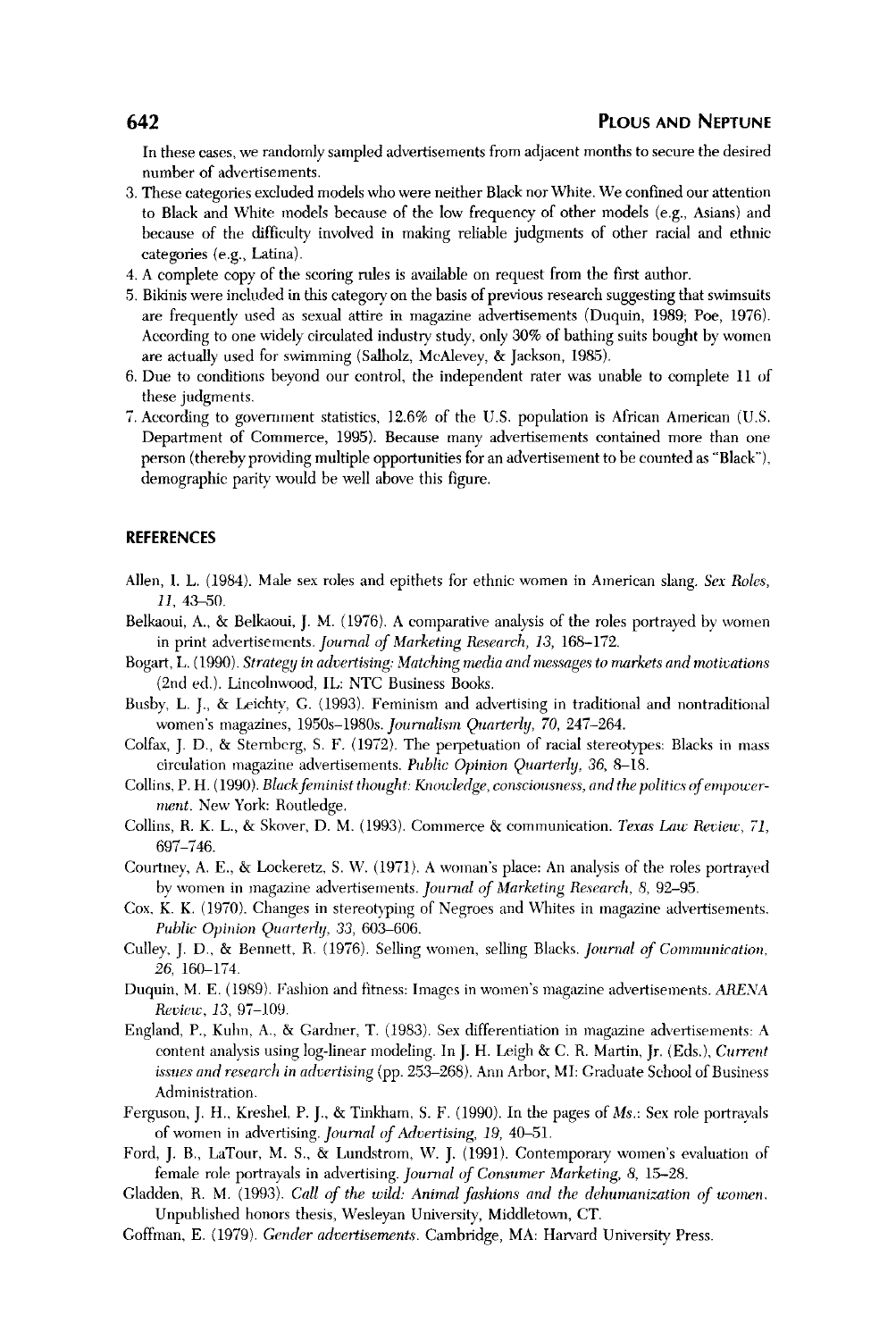- Green, M. (1991). *Invisible people: The depiction of minorities in magazine ads and catalogs.* New York: City of New York Department of Consumer Affairs.
- Green, M. (1992). *Still invisible: The depiction of minorities in magazine ads one year after the Consumer Affairs Department study, Invisible People.* New York: City of New York Department of Consumer Affairs.
- Hall, C. C. **I.,** & Crum, M. J. (1994). Women and "body-isms" in television beer commercials. *Sex Roles,* 31, 329-337.
- Hawkins, J. W., & Aber, C. S. (1988). The content of advertisements in medical journals: Distorting the image of women. *Women* & *Health,* 14, 43-59.
- Holman, B. (1993, Fall). Changing the face(s) of advertising. *American Advertising*, pp. 10–13.
- Humphrey, R., & Schuman, H. (1984). The portrayal of Blacks in magazine advertisements: 1950-1982. *Public Opinion Quarterly,* 48, 551-563.
- Jennings, J., Geis, F. L., & Brown, V. (1980). Influence of television commercials on women's self-confidence and independent judgment. *Journal of Personality and Social Psychology*, 38, 203-210.
- Kassarjian, H. H. (1969). The Negro and American advertising. *Journal of Marketing Research,* 6,29-39.
- Kenrick, D. T., Gutierres, S. E., & Goldberg, L. L. (1989). Influence of popular erotica on judgments of strangers and mates. *Journal of Experimental Social Psychology,* 25, 159-167.
- Kern-Foxworth, M. (1994). *Aunt Jemima, Uncle Ben, and Rastus: Blacks in advertising yesterday, today, and tonwrrow.* \Vestport, CT: Greenwood Press.
- Kimball, M. M. (1986). Television and sex-role attitudes. **In** T. M. Williams (Ed.), *The impact of television:* A *natural experiment in three communities.* Orlando, FL: Academic Press.
- Lazier-Smith, L. (1989). Advertising: Women's place and image. In P. J. Creedon (Ed.), *Women in mass communication: Challenging gender values.* Newbury Park, CA: Sage.
- Leiss, W., Kline, S., & Jhally, S. (1986). *Social communication in advertising: Persons, products, and images of well-being.* Toronto: Methuen.
- Lerner, G. (1992). *Black women in White America:* A *documentary histonj.* New York: Vintage Books.
- Lysonski, S. (1983). Female and male portrayals in magazine advertisements: A re-examination. *Akron Business and Economic Revietc,* 14, 45--50.
- Lysonski, S. (1985). Role portrayals in British magazine advertisements. *European Journal of Marketing,* 19, 37-55.
- Massey, D. S., & Denton, N. A. (1993). *American apartheid: Segregation and the making of the underclass.* Cambridge, MA: Harvard University Press.
- Mayall, A., & Russell, D. E. H. (1993). Racism in pornography. *Feminism* & *Psychology,* 3, 275--281.
- Plous, S., & Williams, T. (1995). Racial stereotypes from the days of American slavery: A continuing legacy. *Journal of Applied Social Psychology*, 25, 795-817.
- Poe, A. (1976). Active women in ads. *Journal of Communication,* 26, 185--192.
- Roper Centerfor Public Opinion-POLL Database (Full Question ID: USGALNEW.305040.QI4). [Electronic database]. (1992a). Storrs, CT: Roper Center for Public Opinion [Producer and Distributor].
- Roper Center for Public Opinion-POLL Database (Full Question ID: USGALNEW. 305040.QI2D). [Electronic database]. (1992b). Storrs, CT: Roper Center for Public Opinion [Producer and Distributor].
- Rudman, L. A., & Borgida, E. (1995). The afterglow of construct accessibility: The behavioral consequences of priming men to view women as sexual objects. *Journal of Experimental Social Psychology,* 31, 493~517.
- Rudman, W. J., & Verdi, P. (1993). Exploitation: Comparing sexual and violent imagery of females and males in advertising. *Women* & *Health, 20,* 1-14.
- Sexton, D. E., & Haberman, P. (1974). Women in magazine advertisements. Journal of Advertising *Research,* 14, 41-46.
- Shuey, A. M., King, N., & Griffith, B. (1953). Stereotyping of Negroes and Whites: An analysis of magazine pictures. *Public Opinion Quarterly,* 17, 281-287.